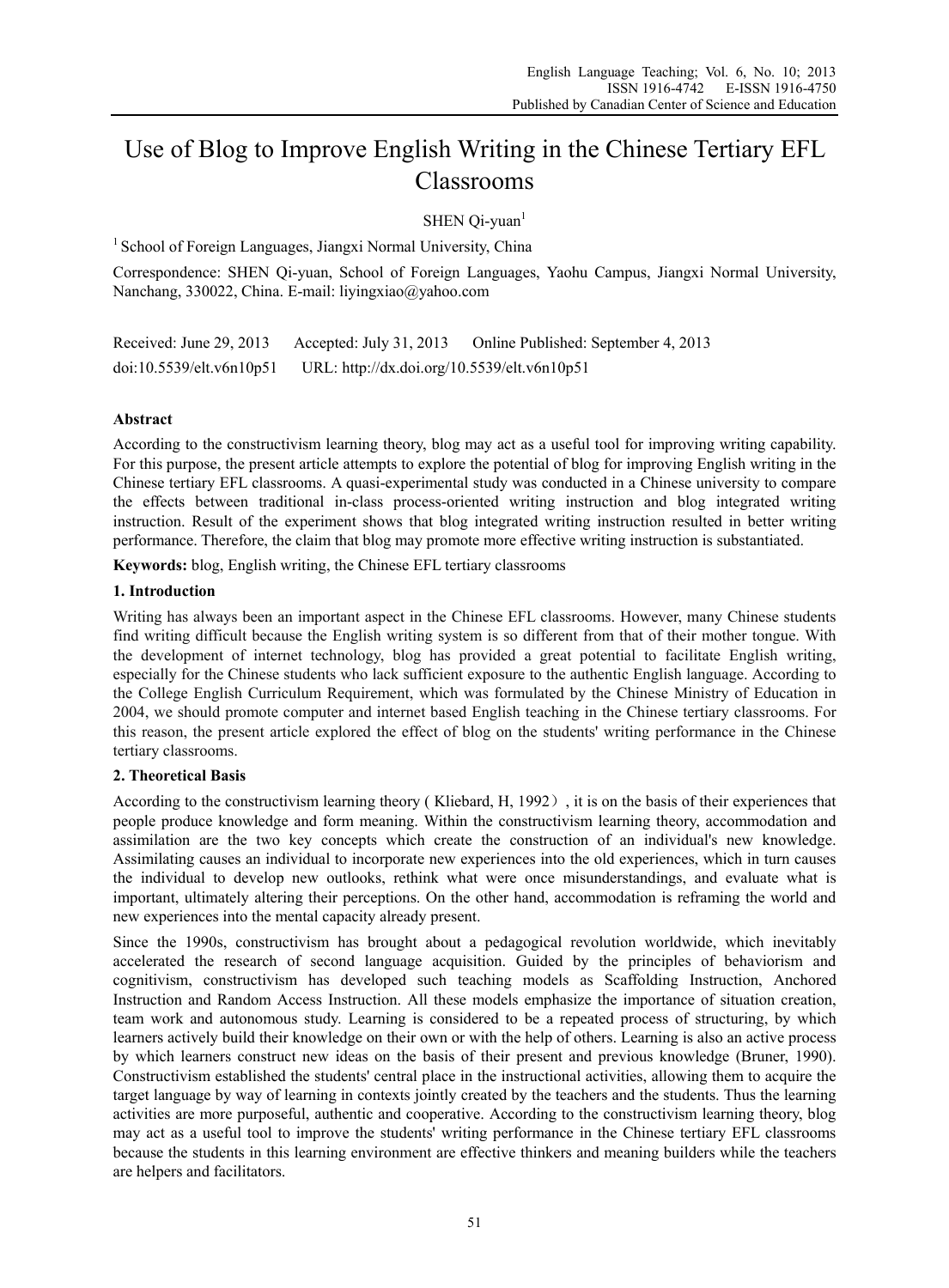#### **3. Blog Writing Process**

College English writing reform in China aims at providing a platform in which the students can improve their writing performance step by step whereas they are also able to examine their progress in the meantime. Undoubtedly, internet technology has helped create such a platform which is called blog. In a sense, we can say that blog has revolutionized traditional writing instruction. Firstly, it promotes personalized learning and autonomous learning. Secondly, it advocates a transformation of the role of the teacher from instructors to facilitators. Thirdly, as we all know, writing consists of a series of segments such as topic choice, material selection and plot planning etc. By way of blog, the students can write their articles and the teachers can evaluate the articles online, which maximizes the interaction between them. Therefore, blog makes it possible to link the segments of writing together cyclically in a nonlinear way (see Figure 1). What's more, this online interaction ensures immediate evaluation of a piece of writing.

From figure 1, we can see that blog writing is made up of three steps and each step comprises two functions. They are as follows: writing-recording, thinking-enjoying, evaluation-learning. Obviously, this writing process embodies the principles of autonomous learning advocated by the constructivism learning theory. A college writing model can be built upon this blog writing process, which can enhance the monitoring of the writing process and put autonomous writing into practice.



Figure 1. Blog writing process

## **4. Blog-Integrated Writing Instruction**

Blog-integrated writing instruction consists of three stages, that is, preparation, writing and revision (see Figure 2). We will study the three stages in detail.



Figure 2. Blog-integrated writing instruction

## *4.1 Preparation*

At this stage, a teacher provides a theme or scene according to which students choose a topic and organize their thoughts on their own. The students should collect as many writing materials as possible by logging onto the websites. What's more, they can discuss the related issues by online interaction, which can easily stimulate each other's imagination. Online evaluation among themselves can also help form their writing plot.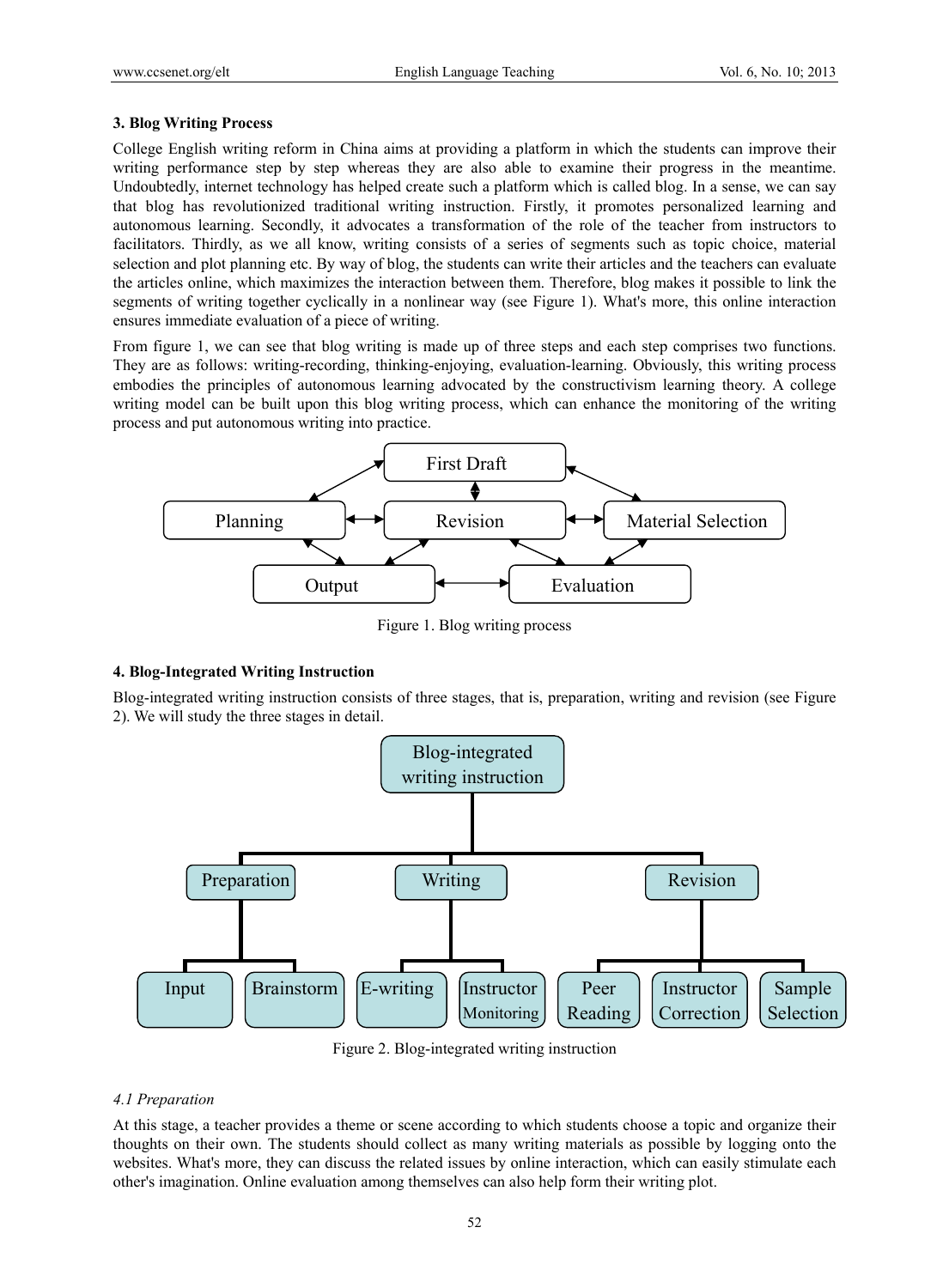By putting various links of learning resources onto blog, a teacher can expose students to the target language, which aids to broaden the students' horizon and enhance their language sense. Besides, the students are able to use the resources to search the writing materials and determine their topics. One advantage of blog is that it takes into consideration the students' individual differences, which makes it possible for them to pick up the materials according to their own needs. After receiving sufficient input and accumulating enough writing materials, the students can start their writing without much effort.

Brainstorming is a good way of generating ideas for writing. In this process, students can suspend any concern about staying organized. The goal is to pour their thoughts out without worrying about whether they make sense or how they fit together. Because students have different learning styles, some students will be uncomfortable with the disorganized frenzy of spilling thoughts out. Due to its nature of instant writing and correction, blog can help them leap out of the mire because they can change what has been written down immediately once mismatches occur.

#### *4.2 Writing*

Having chosen the topic and accumulated sufficient materials, the students can begin their writing tasks. Blog's e-writing mode provides the students with great conveniences by which they can edit their writings effortlessly. In addition, online dictionary gives the students easy access to the English words and phrases they need to construct their works.

The teacher should monitor the whole writing stage and help to correct any error committed by the students. RSS technology is a good tool that can be used to fulfill this job. By utilizing RSS software, the teacher can keep up with the students' development and give them feedback without necessarily logging onto their blogs. Besides, the students can be divided into different groups and review each other's writing. After receiving the feedback, the students can check whether their writings make sense and whether structural or grammatical mistakes exist. The students' writings on blog are sequenced in chronological order. Thus the teacher can examine the writings and feedbacks without much difficulty, which greatly facilitates the monitoring work.

#### *4.3 Revision*

Revision is the prerequisite for producing a piece of good writing and forms an integral part of writing ability. The revision stage in blog-integrated writing instruction is an open process within a feedback system. In this process, the students' writings approach perfection gradually with the help of teacher-student interaction and student-student interaction.

Blog blurs the boundaries between an author and his readership, which greatly increases peer exchange reading and peer exchange evaluation, both of which are indispensable resources for effective input. The e-writing pattern of blog makes it much more convenient for the students to read and evaluate each other's writings. By way of reading and evaluating a peer's writing, the students can learn a lot about writing skills from each other. In the meantime, aware of the presence of their readership, they carry out their writing tasks with more enthusiasm and responsibility and pay more attention to wording and grammaticality. Therefore, the collaboration between the students' individual work and their team work not only trains the students' autonomous learning ability but also reduces the teacher's grading workload.

Teacher's correction still plays an important role in helping the students to avoid making mistakes and to improve their writing ability. Blog's e-writing mode is able to correct such basic errors as spelling, grammar, punctuation and format in a piece of writing automatically. Thus the teacher can put his emphasis on the writing's content, structure and organization. For the common mistakes, the teacher should explain them in class; for a particular mistake, it is better for him to communicate with the relevant student via blog. The students can express their doubts about the teacher's evaluation and the teacher can further clarify his intentions. In this way, learning is no longer cramming but equal and mutual communication. Teacher is no longer a judge of language use but a reader and a guider. This learning environment greatly enhances the students' self-awareness and self-confidence.

Masterpieces should be selected from among the students' writings and be published on blog because it gives all the students an opportunity to appreciate the good qualities of a piece of writing. The authors of the masterpieces are surely proud of their success and full of sense of fulfillment. What's more, for those who have made progress, their writings should also be published on blog as an encouragement and praise. The highlights of these writings should be pointed out and explained. Therefore, blog serves as a platform for showing achievement as well as a platform for displaying progress.

In conclusion, guided by the constructivism learning theory, blog-integrated writing instruction is a cyclical process of interaction with teachers being the facilitator and organizer and students being the active learning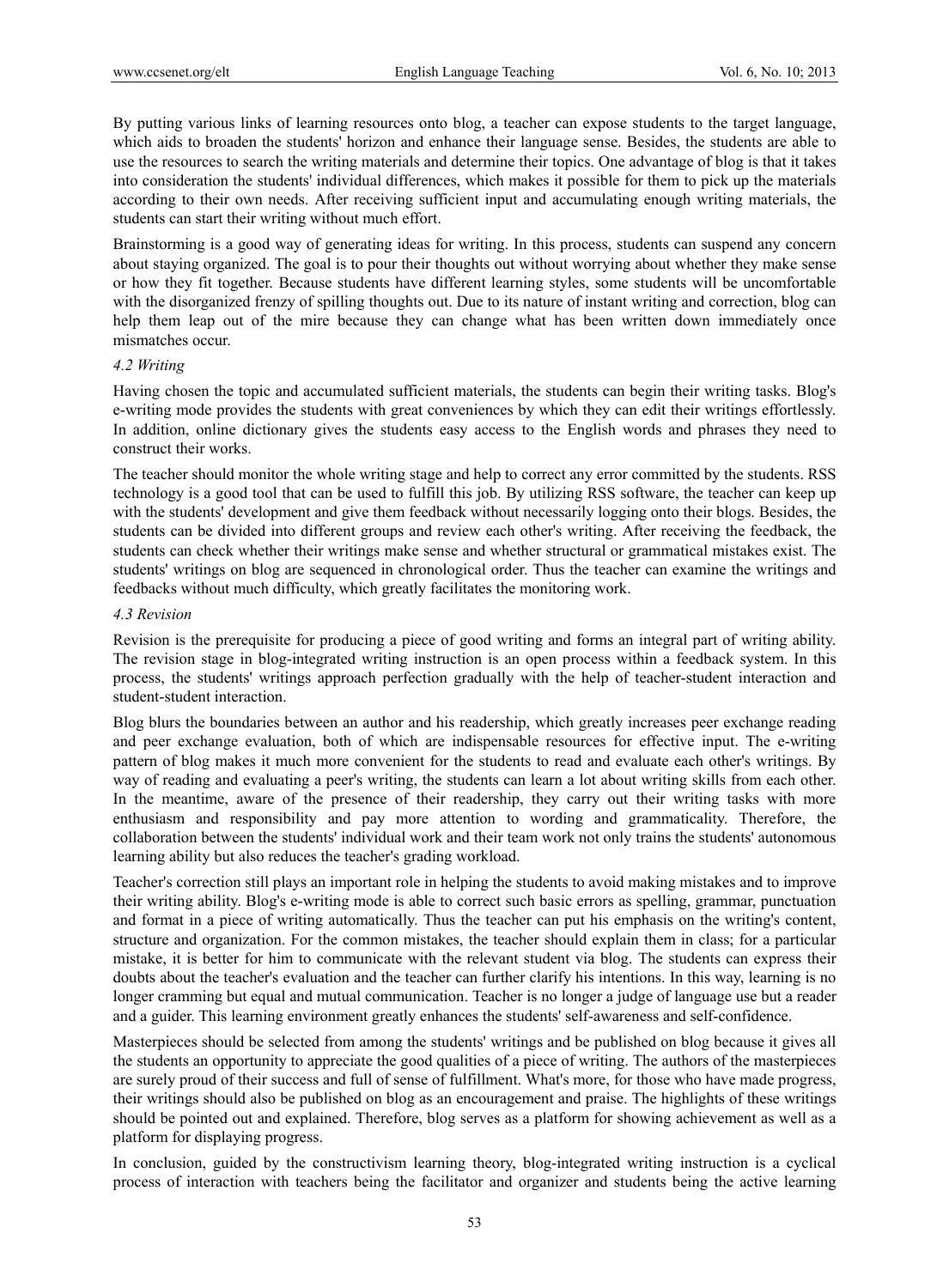agent. During this process, attention is focused on how to improve writing capability instead of on how to mark a piece of writing, which is distinct from the traditional way of writing instruction in a Chinese tertiary class. For this reason, empirical research was carried out to test the effectiveness of this teaching method.

# **5. Empirical Study**

The study compared the results of blog-integrated writing instruction with those of the traditional in-class process-oriented writing instruction. It lasted one semester (from September 2012 to January 2013). SPSS 11.5 statistics software was used to analyze the pre-test and post-test results of the control group and the experimental group respectively. The analytical results were supposed to show the different effects of the two writing instruction methods.

# *5.1 Subjects*

Two classes from Jiangxi Normal University were selected as subjects. Class One Grade 2011 of the Chinese department was the experimental group and Class Two Grade 2011 of the Chinese department was the control group. Each group consisted of 50 students. Technically speaking, the research was a quasi-experiment because two intact classes were used as subjects.

## *5.2 Instrument*

Two instruments were used in the experiment. The first one made use of the College English Band 4 composition marking system, according to which a piece of writing is measured in terms of purpose, reasoning, content, organization and expression. Every piece of writing of the two groups' pre-test and post-test was graded according to this system in terms of the five standards. Then SPSS was used to analyze the results. The second instrument was a questionnaire at the end of the experiment.

# *5.3 Procedure*

Before the experiment, a pre-test was conducted to gather information about the two groups' writing capability. The test lasted 30 minutes. The title was College Life. At the end of the experiment, a post-test was carried out. This test also lasted 30 minutes. The title was My Dream. The total score of the two tests was the same, that is, 15. Besides, a questionnaire was conducted to collect feedback about blog-integrated writing instruction from the control group.

## *5.4 Data Analysis*

# 5.4.1 T-Test Analysis

From table 1, we can see that the average score of the experimental group had risen from 7.97 to 8.78 whereas that of the control group had risen from 8.03 to 8.52. The statistics show that the two groups had made progress after one semester's writing instruction. Use SPSS 11.5 software's t-test function, we obtained the respective p-value of the two groups' pre-test and post-test. The experimental group's p-value was 0.01, which signifies that the means are obviously different at the significance level. The control group's p-value was 0.12, which suggests that the means are not different. In other words, the experimental group had made more marked progress than the control group. It means that blog-integrated writing instruction proved to be a more effective way of writing instruction in the Chinese tertiary EFL classrooms.

|  | Table 1. The pre-tests and post-tests of the experimental group and the control group |  |  |  |
|--|---------------------------------------------------------------------------------------|--|--|--|
|  |                                                                                       |  |  |  |
|  |                                                                                       |  |  |  |

| Group                     |           | М    | <b>SD</b> | t       | $\boldsymbol{p}$ |
|---------------------------|-----------|------|-----------|---------|------------------|
|                           | Pre-test  | 7.97 | 1.28      |         |                  |
| <b>Experimental Group</b> |           |      |           | $-2.12$ | 0.01             |
|                           | Post-test | 8.78 | 1.54      |         |                  |
|                           | Pre-test  | 8.03 | 1.10      |         |                  |
| Control Group             |           |      |           | $-1.38$ | 0.12             |
|                           | Post-test | 8.52 | 1.32      |         |                  |

## 5.4.2 Questionnaire Analysis

All the members of the experimental group completed a questionnaire at the end of the experiment. All the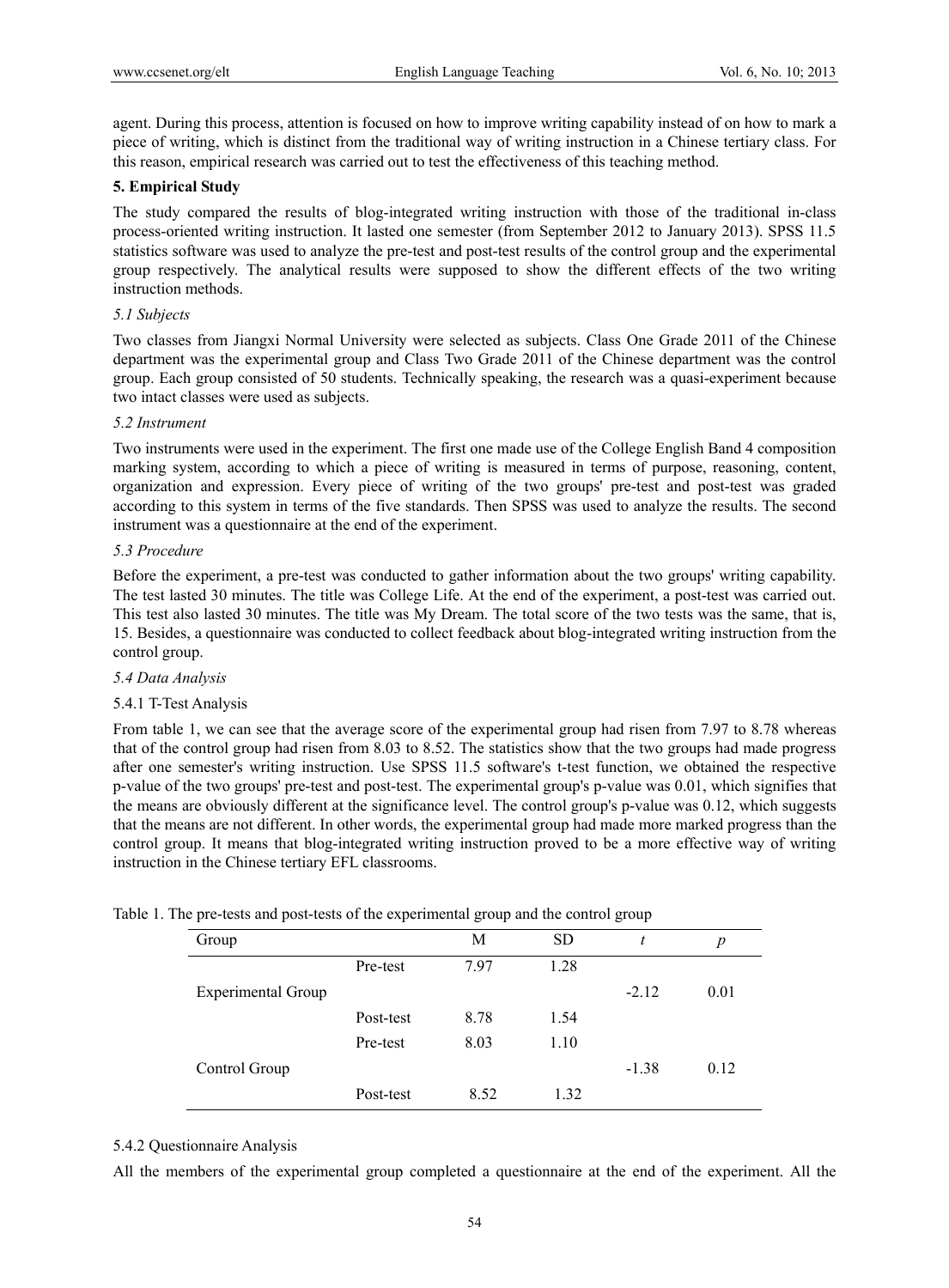answers were valid. The questionnaire and its analysis are shown at Table 2. According to the questionnaire, 83.4% of the students held positive attitude toward blog-integrated writing instruction; 92.3 of them favored online grading and evaluation; 88.7 of them were ready to use the blog writing model; 90.3% of them considered blog writing as a good way to improve their writing ability.

Table 2. A questionnaire of the control group

| Ouestion                                            | Answer analysis |           |           |  |
|-----------------------------------------------------|-----------------|-----------|-----------|--|
| 1. What do you think of blog-integrated writing     | Bad             | Average   | Good      |  |
| instruction?                                        | 5.40%           | 11.20%    | 83.40%    |  |
| 2. Comparing with traditional methods, what is the  | Bad             | Average   | Good      |  |
| effect of blog-integrated writing instruction?      | $2.50\%$        | 13.70%    | 83.80%    |  |
| 3. Do you agree with teacher's online grading and   | N <sub>0</sub>  | Average   | Yes       |  |
| evaluation?                                         | $1.20\%$        | $6.50\%$  | 92.30%    |  |
|                                                     | N <sub>0</sub>  | Glad      | Very Glad |  |
| 4. Are you glad to use this writing method?         | 1.90%           | $10.40\%$ | 88.70%    |  |
| 5. Do you think blog-integrated writing instruction | N <sub>0</sub>  | A lot     | Greatly   |  |
| helps to improve your writing ability?              | 8.70%           | 46.80%    | 44.50%    |  |

#### **6. Discussion**

Since the adoption of blog-integrated writing instruction, both teacher and students have benefited a lot from online interaction. More and more students browse blog with much higher frequency than ever before. Almost all the students are willing to display their writings on blog. What's more, they are always ready to ask for help from others and give their suggestions about teaching via blog. As a new type of writing instruction, blog has won its support from the majority of the students.

The experimental results show that blog-integrated writing instruction can effectively improve students' writing performance. The reasons are as follows. Firstly, when acting as a writing platform, blog can be a functional tool of cyclical writing process, teamwork and online immediate evaluation and correction. Secondly, peer pressure in an online environment pushes the students into focusing more attention on their writing performance. Thirdly, evaluation is integrated into teaching in the dynamic online writing process, which brings the students' subjective initiative into full play.

Internet is full of great information and resources to help the students get started. However, they may sometimes be overwhelmed by the large amount of information so as not to be able to choose the appropriate materials needed for their writing (Hayes & Flower, 1986). Under such circumstances, the teacher should help them to make correct choices and take actions to train them to identify the relevant information.

Due to the cultural differences, the Chinese people have different ways of thinking and expressing their ideas from the English speaking people. Such differences have an impact on language usage. For instance, the Chinese people are good at summary descriptions whereas the English speaking people are adept at argument demonstrations. For this reason, much effort should be made to pinpoint the differences between the two languages in terms of diction, syntax and paragraphing. Everything possible should be done to avoid the negative transfer of the mother tongue so that the students can perform their writing tasks in an idiomatic way.

Such factors as blog's openness, students' lack of self-discipline and large-sized class may make it difficult for a teacher to manage and monitor his teaching activities efficiently. Blog-integrated writing instruction is a kind of autonomous learning under instructors' guidance, not a laissez-faire autonomous learning. Therefore, much research should be done to tackle the issue as to how to lead the students to continue their blog-integrated writing activities persistently.

# **7. Conclusion**

By definition, blog-integrated writing instruction is created by integrating blog into the various segments of the whole writing process. The "trigger function" of blog greatly increases the students' linguistic output as well as their teamwork. The students can avail themselves of the vast amount of resources supplied by internet and